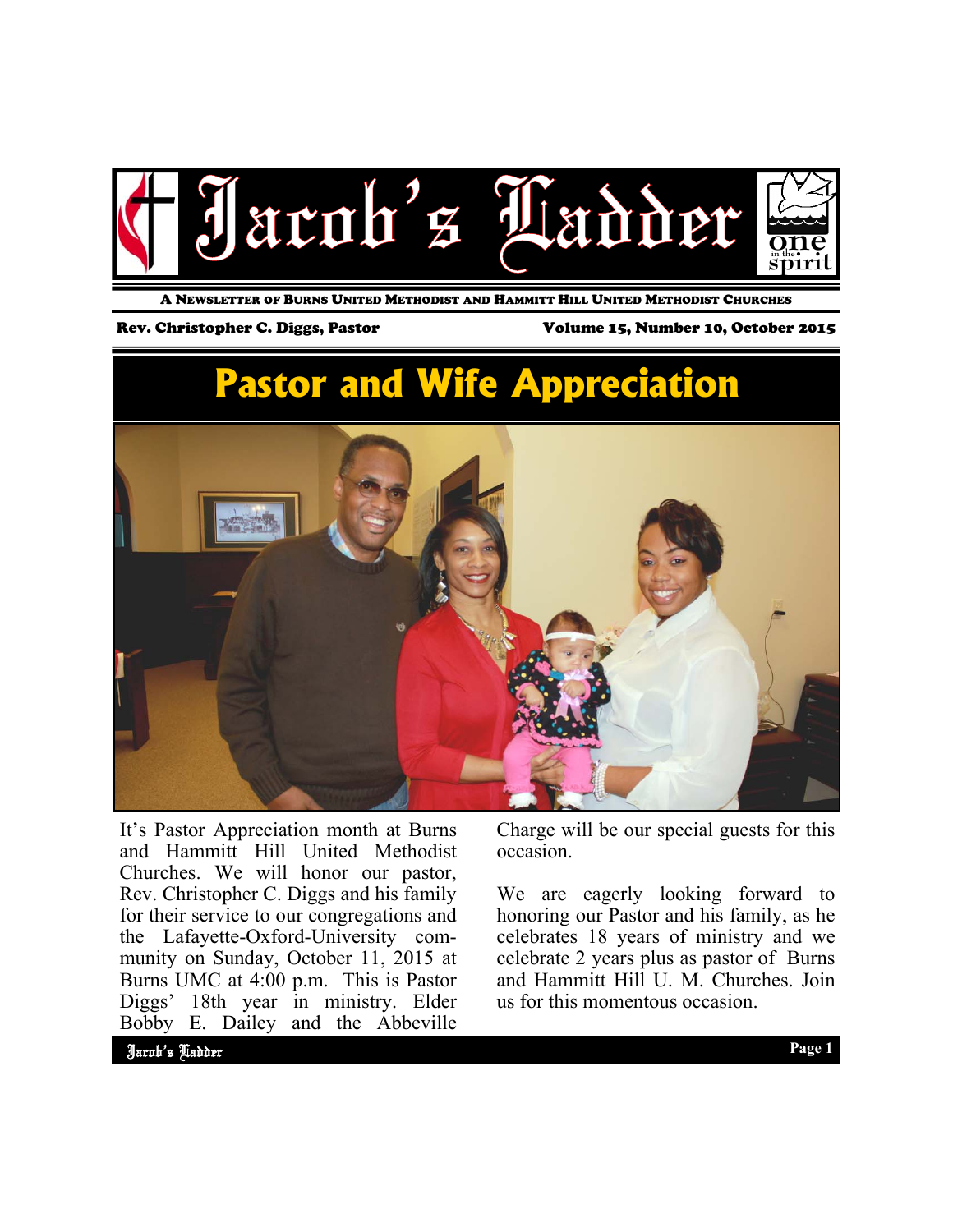# **Traveling Through Time**

### by Clarence H. Franklin



As far back as I can recall I have always been fascinated by the concept of time travel. The idea of going back in time to see or relive some aspect of the past has an incredible appeal. Even the idea of seeing what is to come; where will you be and what will you be doing in 10 years, 20 years, 30 years or so into the future is equally captivating. Of course there are potential consequences in going back to the past in that you might inadvertently change some small thing in the past that could have devastating repercussions on your place in the present. The future could be just as dangerous in that we could gain knowledge of future events that could be exploited in the present.

Three of my favorites books growing up were *A Connecticut Yankee in King Arthur's Court* by Mark Twain, *The Time Machine* by H.G. Wells, and *The End of Eternity* by Isaac Asimov. My favorite episodes of the *Star Trek*  television show and all its incarnations were those with a time travel theme, such as "The City on The Edge of Forever," "All Our Yesterdays," "Yesterday's Enterprise," "All Good Things . . . ," "Trials and Tribbleations," "Past Tense," and "Endgame." My favorite movies are *Time After Time* (where H.G. Wells actually invented a time machine but Jack the Ripper escaped into the future in it), the *Back To The Future*  and *Terminator* series, *The Butterfly Effect*, *Star Trek IV: The Voyage Home*, and the recent re-launch: *Star Trek*, all of which had prominent time travel themes.

cannot go back and we cannot go So what does any of this have to do with the church or the Kingdom of God, you may ask? Well, as God, you may ask? Well, as fascinating as the concept of time travel may be, the reality for us is that we have a totally linear existence. We exist where we are on the timeline; we forward. But isn't it wonderful to know that our God does not have this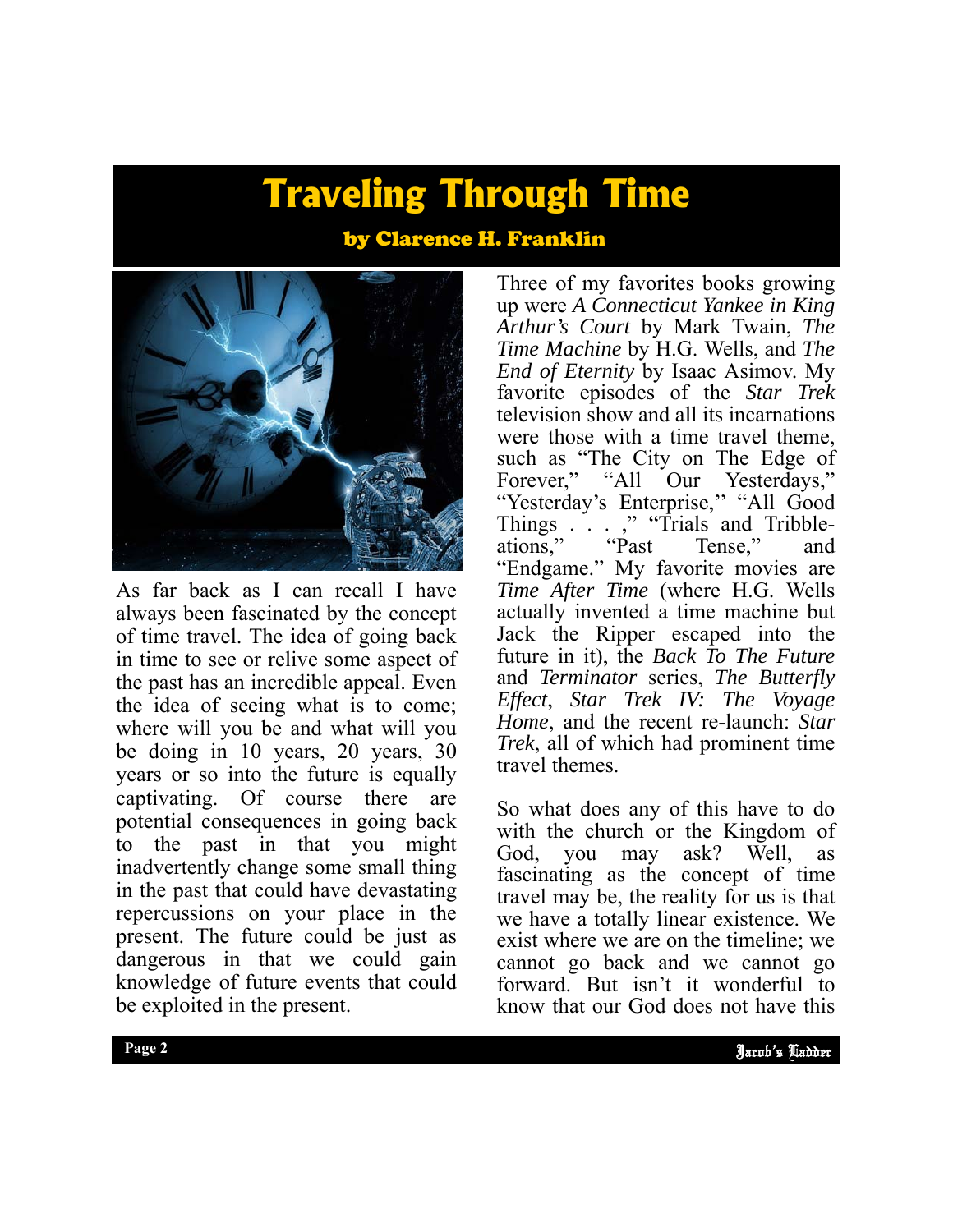limitation. He exists in the past; He knows and sees everything we have ever done. He exists in the future; He knows what we are capable of and what we will do long before it even enters our mind. He certainly exists in the Present; He is here with us and for us, to guide us, to protect us, to provide for us, if we let Him.

No, we cannot physically travel back in time, but we can get *stuck* in the past. We hold on to things that have happened in the past that we won't let go of, particularly in the church. Someone may have done something to us that we did not like years ago, something that person has forgotten and has gone on with their life, but we are still stuck back there in the past, holding on for dear life to our animosity and anger for that person. *What good does this do us?* How can God get any glory from this? We can't grow or enjoy our present life today because we are still stuck in the past. And it is not just other people having wronged us that we hang on to. We, ourselves, have made mistakes, done something stupid in the past that we won't even forgive ourselves for. There might even be something that we *did not do* that we now regret. We still "exist" at that past event and it is still holding us back to this day. Why? Why do we do this? Don't we know what an awesome God we serve? He forgives; He forgets. Why can't we? We can't get stuck in the past and let it hold us down. We can't do what we want to do with our lives, and even more importantly, what God wants us to do with our lives if we are still clinging to some event that we did, or did not do, or that was done to us in the past. As Brother Dwight Johnson once testified, "God can take your past and throw it away."

You cannot go back! You cannot change anything that has happened in the past. As our linear existence goes, we can't change the past, so let it go. The present, this moment in time, where we are right now, is the only time we have any control over. So make the most of this moment. Be all that you can be right now. Seek God's kingdom now; do His will now, and you don't have to be concerned about the future. No, we cannot go to the future either, but if we are willing to let go of the past, live our lives to the fullest in the present as God wants us to do, and stand on His promises today, then we don't have worry about the future. As Doc Brown said at the end of *Back to The Future Part III*, "your future has not been written yet, no one's has. Your future is whatever you make it, so make it a good one." But true confidence in the future comes from MATTHEW 6:33, ". . . seek ye first the kingdom of God, and his righteousness; and all these things shall be added unto you."